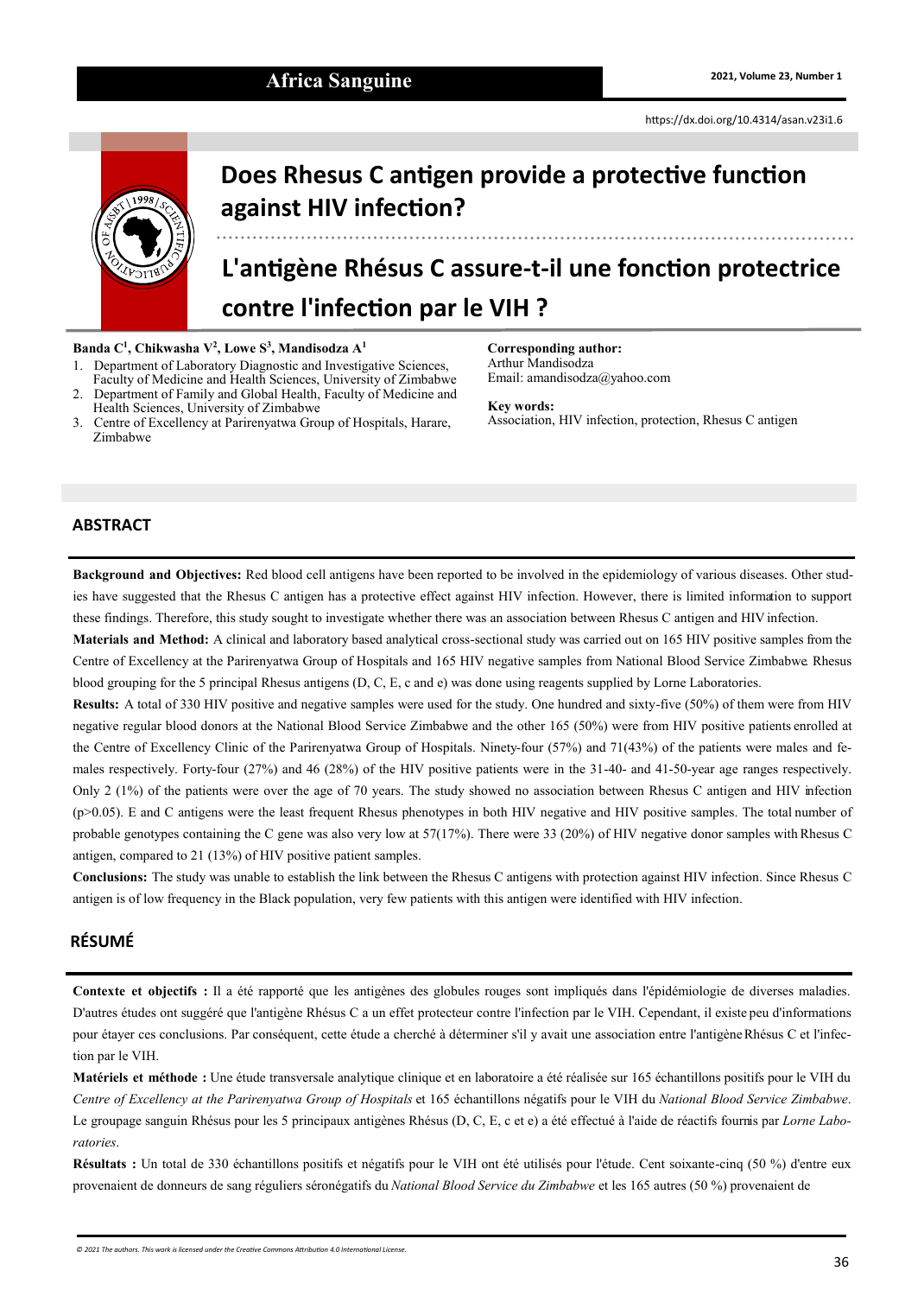## **2021, Volume 23, Number 1 Africa Sanguine**

patients séropositifs inscrits à la *Centre of Excellency at the Parirenyatwa Group of Hospitals*. Quatre-vingt quatorze (57%) et 71 (43%) des patients étaient respectivement des hommes et des femmes. Quarante-quatre (27 %) et 46 (28 %) des patients séropositifs avaient respectivement 31-40 ans et 41-50 ans. Seuls 2 (1%) des patients avaient plus de 70 ans. L'étude n'a montré aucune association entre l'antigène Rhésus C et l'infection par le VIH (p>0,05). Les antigènes E et C étaient les phénotypes rhésus les moins fréquents dans les échantillons VIH négatifs et VIH positifs. Le nombre total de génotypes probables contenant le gène C était également très faible à 57 (17 %). Il y avait 33 (20 %) échantillons de donneurs VIH négatifs avec l'antigène Rhésus C, contre 21 (13 %) échantillons de patients VIH positifs.

**Conclusions :** L'étude n'a pas pu établir de lien entre les antigènes Rhésus C et la protection contre l'infection par le VIH. L'antigène Rhésus C étant peu fréquent dans la population noire, très peu de patients porteurs de cet antigène ont été identifiés comme infectés par le VIH.

#### **INTRODUCTION**

The Rhesus blood group is one of the most important blood group systems in transfusion medicine practice because of its involvement in some transfusion related reactions. Apart from A and B antigens of the ABO blood group, Rhesus antigens are the next most immunogenic. There are currently more than 40 Rhesus antigens, with *D, C, c, E* and *e* being the principal antigens which are dealt with in routine Blood Transfusion Practice.<sup>1</sup>

Some antigens such as Kidd and Duffy are transmembrane glycoproteins which are known to aid in the transportation of substances across the cell membrane.<sup>1</sup> Although a lot has been said about blood group antigens, their exact function is still not clearly understood. Several studies are now associating these antigens with certain disease states.<sup>2, 3</sup> Rhesus antigens are an integral part of the red blood cell membrane. Individuals with no Rhesus antigens (Rhnull) have been found to develop a haemolytic anaemia known as Hereditary Stomatocytosis.<sup>4</sup> The structure of Rhesus antigens has been reported to be similar to that of ammonia transporter /methylamine permease (Amt/Mep). The Amt/Mep proteins are also found in yeast, bacteria and simple plants. The Amt/Mep proteins are responsible for ammonia transportation. This is believed to be one of the functions of the Rhesus antigens in human beings. Therefore, there is more to blood group antigens than challenges in blood transfusion alone.<sup>5</sup>

Since Rhesus antigens have been linked to possible transmembrane transportation of microorganisms, studies have also associated some of these antigens with human immunodeficiency virus (HIV) infection. One of such studies linked the red blood cell antigens with possible protection against HIV infection $6$ . Some blood group antigens are known to act as receptors or ligands for bacteria, parasites and viruses and many research studies have linked red blood cell antigens with HIV epidemiology.<sup>7</sup>

Some studies have indicated the significance of red blood cells in the pathogenesis of HIV. Red blood cells are thought to enhance the viral infectivity by binding free viruses and viral immune complexes, thereby cross-infecting HIV-susceptible cells. The Duffy antigen receptor for chemokines (DARC) has been reported as a binding site for HIV-1 on red blood cells. This binding increases infectivity of

susceptible immune cells. Another study linked Rhesus C,  $Lu^b$  and  $P_1$ antigens with protection against HIV infection.<sup>8, 9, 10, 11</sup>

As Zimbabwe is in one of global HIV endemic regions, and based on the above findings, this study was found appropriate to establish the role of Rhesus C antigen in HIV infection in the country. The objective of this study was to determine the frequencies of Rhesus C antigen in HIV positive and negative samples and determining its role in HIV infection.

#### **MATERIALS AND METHODS**

A clinical and laboratory based cross-sectional study was carried out on samples obtained from the Parirenyatwa Centre of Excellency (CoE) and the National Blood Services Zimbabwe (NBSZ), from February 2019 to April 2019. Ethical approval to conduct the study was granted by the Joint Research Ethical Committee of the Parirenyatwa Group of Hospitals and the then College of Health Sciences (*JREC/372/18*).

Permissions to access patient data, collect blood samples and perform laboratory tests were granted by the Clinical Director of Parirenyatwa Group of Hospitals (PGH), the Director of the Centre of Excellency (CoE) and the Chief Medical Laboratory Scientist, respectively. Access to stored donor blood samples at National Blood Service Zimbabwe (NBSZ) was granted by the Planning, Information and Research Manager at NBSZ.

The study was carried out in the Safety, Health, Environment and Quality (SHEQ) laboratory at the NBSZ. Blood samples from HIV negative blood donors at NBSZ and HIV positive patients from CoE were used.

To further maintain strict confidentiality during the study, collected data was used for research purposes only. All the results were saved on memory storage devices and password protected computer that was only accessible to the researchers.

The *inclusion criteria* were samples from HIV negative regular blood donors and those from HIV positive CoE-enrolled patients. The e*xclusion criteria* were samples from HIV negative and first-time blood donors.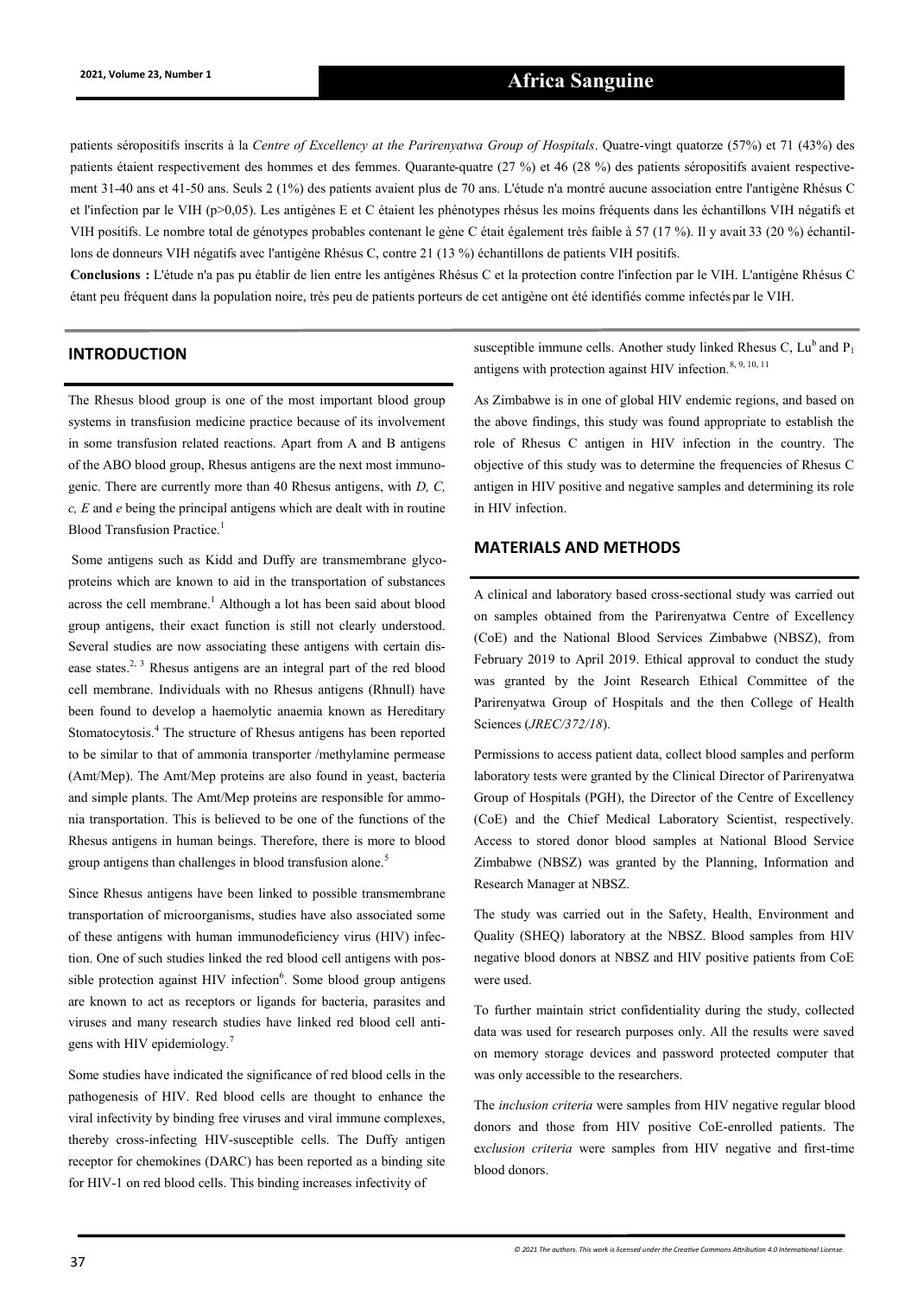A calculated sample size of 303 was determined using the *Dobson's Formula.* To maintain confidentiality, HIV positive samples were assigned new study identification numbers, and HIV negative donor samples retained their original donor identification numbers in addition to new study numbers.

Rhesus phenotypes were determined on patient and donor red blood cells using commercial antibodies to the five principal Rhesus antigens (D, C, c, E and e). The phenotyping technique was based on agglutination for positive reactions as outlined in the Lorne Laboratories Limited manufacturer's instructions. Positive and negative controls for C antigen were also done at the same time to validate the test results.

Data was captured and analyzed using the Microsoft Excel and IBM SPSS *version 19* software, respectively. Descriptive statistics were used to analyze both categorical and continuous variables.

Comparison of proportions of blood group antigens between HIV positive and negative samples were conducted using *Pearson's chisquare test (* $\chi$ *2)*, and the results were considered significant at p < 0.05.

#### **RESULTS**

A total of 330 HIV positive and negative samples were used for the study. One hundred and sixty-five (50%) of them were from HIV negative regular blood donors at the National Blood Service Zimbabwe and the other 165 (50%) were from HIV positive patients enrolled at the Centre of Excellency Clinic at the Parirenyatwa Group of Hospitals.

Ninety-four (57%) and 71(43%) of the patients were males and females respectively. Most of the HIV positive patients, (44 (27%)) and 46 (28%), were in the 31-40- and 41-50-year age ranges respectively. Only 2 (1%) of them were over 70 years old (**Table 1**).

| Table 1: Demographic Characteristics of HIV positive patient Samples $(n=165)$ |  |
|--------------------------------------------------------------------------------|--|
|--------------------------------------------------------------------------------|--|

| Characteristic              | $\mathbf n$    | $\frac{0}{0}$  |
|-----------------------------|----------------|----------------|
| Participant Gender: (N=165) |                |                |
| Male                        | 94             | 57             |
| Female                      | 71             | 43             |
| <b>TOTAL</b>                | 165            | 100            |
| Patients Age Group: (N=165) |                |                |
| $0 - 10$ years              | 8              | 5              |
| $11 - 20$ years             | 22             | 13             |
| $21 - 30$ years             | 17             | 10             |
| $31 - 40$ years             | 44             | 27             |
| $41 - 50$ years             | 46             | 28             |
| $51 - 60$ years             | 20             | 12             |
| $61 - 70$ years             | 6              | $\overline{4}$ |
| $71 - 80$ years             | $\overline{c}$ | 1              |
| <b>TOTAL</b>                | 165            | 100            |

The study showed no association between Rhesus C antigen and HIV infection (p>0.05) (**Table 2**). The C and E antigens were the least frequent Rhesus phenotypes in both HIV negative and positive samples (**Tables 2 & 3**). There were 33 (20%) of HIV negative donor samples with Rhesus C antigen compared to 21 (13%) of HIV positive patient samples. The total number of probable genotypes containing C gene were also very low at 57(17%) (**Figure 1**).

| <b>Principal Rhesus</b><br>antigens | $HIV$ -negative (n=165)<br>$n$ (%) | $HIV$ -positive (n=165)<br>n(%) | р<br>value |
|-------------------------------------|------------------------------------|---------------------------------|------------|
| D                                   | 157 (95.2)                         | 158 (95.8)                      | 0.792      |
| C                                   | 34(20.6)                           | 27(16.4)                        | 0.321      |
| $\mathbf c$                         | 161 (97.6)                         | 163 (98.8)                      | 0.410      |
| E                                   | 26(15.8)                           | 31(18.8)                        | 0.467      |
| e                                   | 162 (98.2)                         | 164 (99.4)                      | 0.314      |

**Table 2: Distribution of Rhesus antigens in HIV Negative and Positive blood samples.**

| Table 3: Rhesus phenotypes in HIV Negative and Positive blood samples |                                |                                   |  |  |
|-----------------------------------------------------------------------|--------------------------------|-----------------------------------|--|--|
| <b>Phenotypes</b>                                                     | $HIV-Negative (n=165)$<br>n(%) | $HIV-Positive (n=165)$<br>$n$ (%) |  |  |
| D, c, e                                                               | 115 (70)                       | 116 (70)                          |  |  |
| D, c, E, e                                                            | 14(8)                          | 25(15)                            |  |  |
| D, C, c, e                                                            | 19(12)                         | 18(11)                            |  |  |
| D, C, c, E, e                                                         | 9(5)                           | 3(2)                              |  |  |
| D, C, e                                                               | 5(3)                           | 0(0)                              |  |  |

D, c, E  $3(2)$   $3(2)$   $3(2)$ 



**Figure 1: Frequencies of most probable Genotypes in study samples (n=330).**

#### **DISCUSSION**

Although the calculated sample size was 303, the total number of participant samples exceeded this. Therefore, the results were not affected by the sample size. An equal number of HIV negative donor samples and HIV positive patient samples were used to justify the outcome of the study results.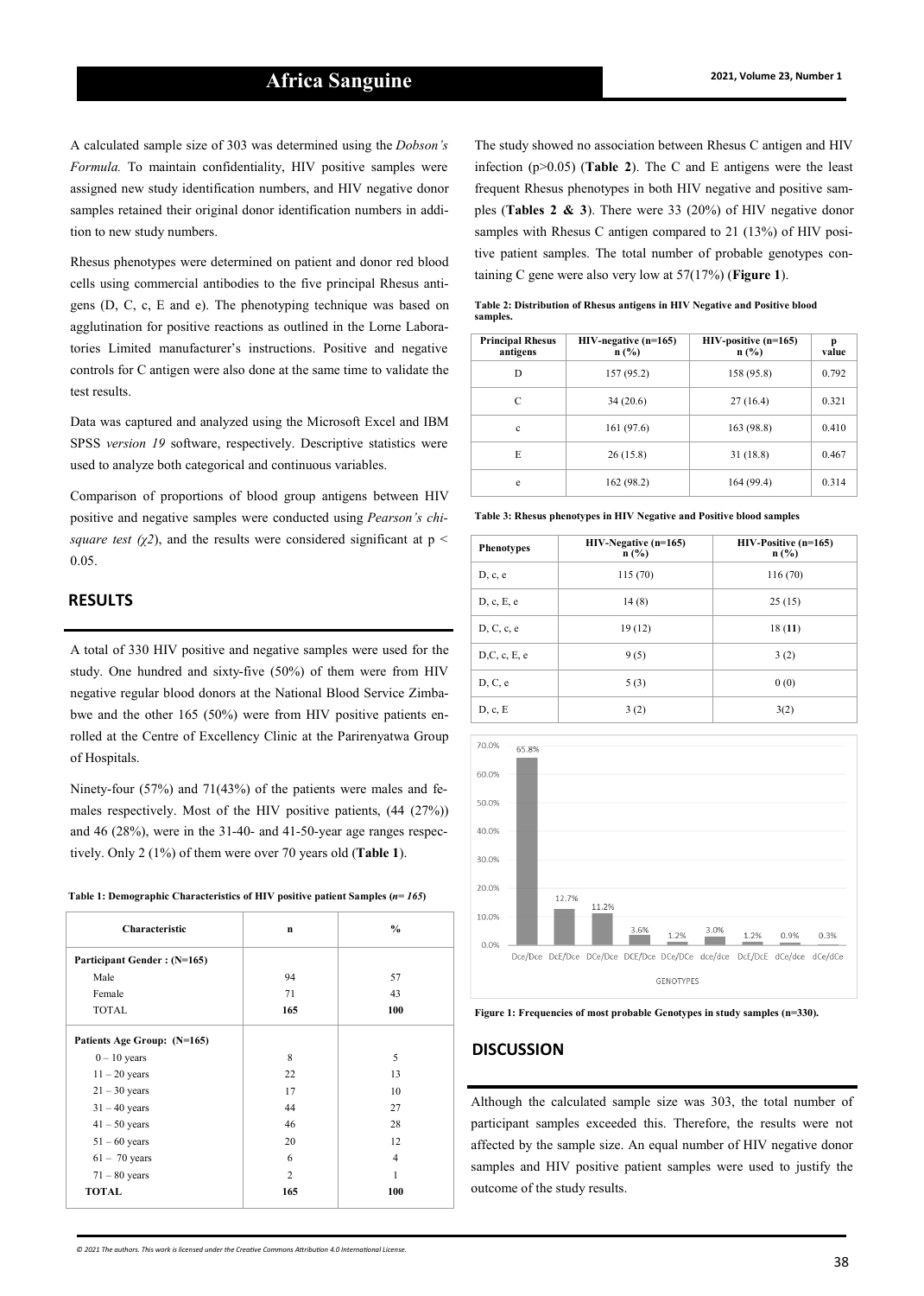There were more male than female patients with HIV infection. Some studies have shown that women have lower risk of HIV/AIDS than men.<sup>12</sup> However, previous studies have shown that Zimbabwean females were at higher risk of HIV infection than males, and women in Sub-Saharan Africa carried a disproportionally high burden of HIV/AIDS.<sup>13, 14</sup> The majority of HIV positive patients were in the 31-50 years age range. This could be a direct result of increased sexual activities associated with the age group, as indicated in a previous study in the country.<sup>15</sup> Only two HIV positive patients lived beyond 70 years. This could be due to strict antiretroviral (ARV) treatment adherence. There has been a remarkable improvement in life expectancy of people living with HIV across the globe<sup>1.6</sup>

The study showed no association between Rhesus C antigen and HIV infection, although some studies have indicated an association of blood group antigens with HIV epidemiology.<sup>6</sup> In the general population, the frequencies of Rhesus C and E antigens are very low. Therefore, the apparent association of Rhesus C antigen with HIV negativity had more to do with the antigen's low prevalence in the general population, especially in Blacks.<sup>1</sup> Rhesus C and E antigens are antithetical to Rhesus c and e respectively. That is, Rhesus C and c antigens are always present together or one of them may be present, and there is never a situation where both are absent. The same applies to Rhesus E and e antigens. Since Rhesus c and e are high frequency antigens, Rhesus C and E are respectively very low frequency antigens in the Black population.<sup>1, 17, 18</sup> In a similar study on the role of Rhesus D antigen, Rhesus D positive people appeared to be more susceptible to HIV infection than their Rhesus D negative counterparts. It was argued that more than 95% of Black people have the D antigen. Therefore, it was expected to have more HIV positive people in Rhesus D positive than Rhesus D negative individuals.<sup>19</sup>

The exact role of Rhesus antigens remains largely unknown, except for the removal of ammonia from the red blood cells by the Rhesus associated antigen (RhAG) and the maintenance of cell membrane. Another possible function of Rhesus antigens is transportation of carbon dioxide (CO<sup>2</sup>) and oxygen (O<sup>2</sup>).<sup>4, 20</sup> It has also been argued that Rhesus antigens, as non-glycosylated transmembrane proteins, may prevent any interaction of the antigens with HIV virus.<sup>18, 21</sup>

The probable genotypes containing C gene were very low. This finding is consistent with frequencies of C gene in the Black population as published in many literature sources. However, in a recent study, the frequency of Rhesus C antigen in an Indian population was found to very high while that of Rhesus c antigen was low.<sup>21, 22, 23</sup> Therefore, it appears the distribution of Rhesus blood group antigens vary according to ethnic groups.

**Limitations:** The study excluded other antigens, **P<sup>1</sup>** and **Lu<sup>b</sup>** that were also thought to be associated with possible protection against HIV infection.

#### **CONCLUSION**

The study was unable to establish the link between Rhesus C antigen with protection against HIV infection. Since Rhesus C antigen is of low frequency in the Black population, very few HIV positive patients with this antigen were identified. The study also showed decreased frequencies of Rhesus C gene in created probable genotypes in both Rhesus positive patient and HIV negative donor samples in the study.

#### **RECOMMENDATIONS**

The role of red blood cell antigens is still a topical issue which requires continuous research work. Therefore, more research should be carried out in this area in different ethnical population groups.

#### **REFERENCES**

- 1. Walker RH, Hoppe PA, Judd WJ, Polesky HF, Ness P, Rolih SD *et a*l., 1990. ABO, H and P Blood Groups and Structurally related antigens and Other Blood Groups. *Technical Manual*; (10<sup>th</sup> Edition): 173-247.
- 2. Batool Z, Durrani SH, Tariq S, 2017. Association Of ABO and Rh Blood Group Types with Hepatitis B, Hepatitis C, HIV and Syphilis Infection: A Five Year' Experience In Healthy Blood Donors in a Tertiary Care Hospital. *J Ayub Medical College Abbottabad JAMC*; 29(1):90–92.
- 3. Mandisodza A, Chakachaka K, Maramba A, Mangezi W, Chikwasha V, Zuze M, 2016. Changes in ABO blood group frequencies in mental health patients in Zimbabwe. *Journal of Applied Science in Southern Africa*; 22 (2):1-8.
- 4. Westhoff CM, 2007. The Structure and Function of the Rh antigen Complex. *Seminars in Hematolology*; 44(1):42–50.
- 5. Marini AM, Matassi G, Raynal V, André B, Cartron JP, Chérif-Zahar B, 2000. The human Rhesus-associated RhAG protein and a kidney homologue promote ammonium transport in yeast. *Nature Genetics*; 26(3):341.
- 6. Motswaledi MS, Kasvosve I, Oguntibeju, 2013. The Role of Red Blood Cells in Enhancing or Preventing HIV Infection and other Diseases [Internet]. *BioMedical Research International*. 2013 [cited 2018 Sep 13]. Available from: [https://](https://www.hindawi.com/journals/bmri/2013/758682/) [www.hindawi.com/journals/bmri/2013/758682/](https://www.hindawi.com/journals/bmri/2013/758682/)
- 7. Abdulazeez A, Alo E, Rebecca S, 2008. Carriage rate of Human Immunodefi-ciency Virus (HIV) infection among different ABO and Rhesus blood groups in Adamawa state, Nigeria*. BioMedical Research International*; 19 (1):41–4.
- 8. Hafeez-ud-din, Siddiqui TS, Lahrasab W, Sharif MA, 2012. Prevalence of Hepatitis B and C in healthy adult males of paramilitary personnel in Punjab*. Journal of Ayub Medical College Abbottabad*; 24(3- 4):138–40.
- 9. Lund N, Olsson ML, Ramkumar S, Sakac D, Yahalom V, Levene C, *et al*., 2009. The human Pk histo-blood group antigen provides protection against HIV-1 infection. *Blood Reviews*; 113(20):4980–91.
- 10. Bamisaye O, Akanni O, Akinbo D, 2017. Association between Blood Group Antigens, CD4 Cell Count and Haemoglobin Electrophoretic Pattern in HIV Infection. *International Journal Life-Sciences Research*; 3(1):1300–4.
- 11. Motswaledi MS, Kasvosve I, Oguntibeju OO, 2016. Blood Group Antigens C, Lu<sup>b</sup> and P1 may have a role in HIV infection in Africans. Blackard J, editor. *PLOS ONE*; 11(2):e0149883.
- 12. Jarrin [I,](javascript:;) Geskus [R,](javascript:;) Bhaskaran K, Prins M, Perez-Hoyos S, Muga R*, et al*., 2008. Gender Differences in HIV Progression to AIDS and Death in Industrialized Countries: Slower Progression following HIV Seroconversion in Women. *American Journal of Epidemiology;* 168 (5):532–540. [https://doi.org/10.1093/aje/](https://doi.org/10.1093/aje/kwn179) [kwn179](https://doi.org/10.1093/aje/kwn179)
- 13. ZIMBABWE-Factsheet.FIN.pdf [Internet]. [cited 2018 Oct 22]. Available from: https://phia.icap.columbia.edu/wp-[content/uploads/2016/11/ZIMBABWE](https://phia.icap.columbia.edu/wp-content/uploads/2016/11/ZIMBABWE-Factsheet.FIN_.pdf)-[Factsheet.FIN\\_.pdf](https://phia.icap.columbia.edu/wp-content/uploads/2016/11/ZIMBABWE-Factsheet.FIN_.pdf)
- 14. Magadi MA, 2011. Understanding the gender disparity in HIV infection across countries in sub-Saharan Africa: evidence from the Demographic and Health Surveys. *[Sociol Health Illn;](https://www.ncbi.nlm.nih.gov/pmc/articles/PMC3412216/)* 33(4): 522–539. doi: [10.1111/j.1467](https://dx.doi.org/10.1111%2Fj.1467-9566.2010.01304.x)- [9566.2010.01304.x](https://dx.doi.org/10.1111%2Fj.1467-9566.2010.01304.x)
- 15. Parirenyatwa DP *et al*., 2004. Age and Sex Distribution; *The HIV and AIDS Epidemic in Zimbabwe:* 1-56.
- 16. Katz IT, Maughan-Brown B, 2017. Improved life expectancy of people living with HIV: who is left behind?; Open Access; [https://doi.org/10.1016/S2352](https://doi.org/10.1016/S2352-3018(17)30086-3)-3018 [\(17\)30086](https://doi.org/10.1016/S2352-3018(17)30086-3)-3